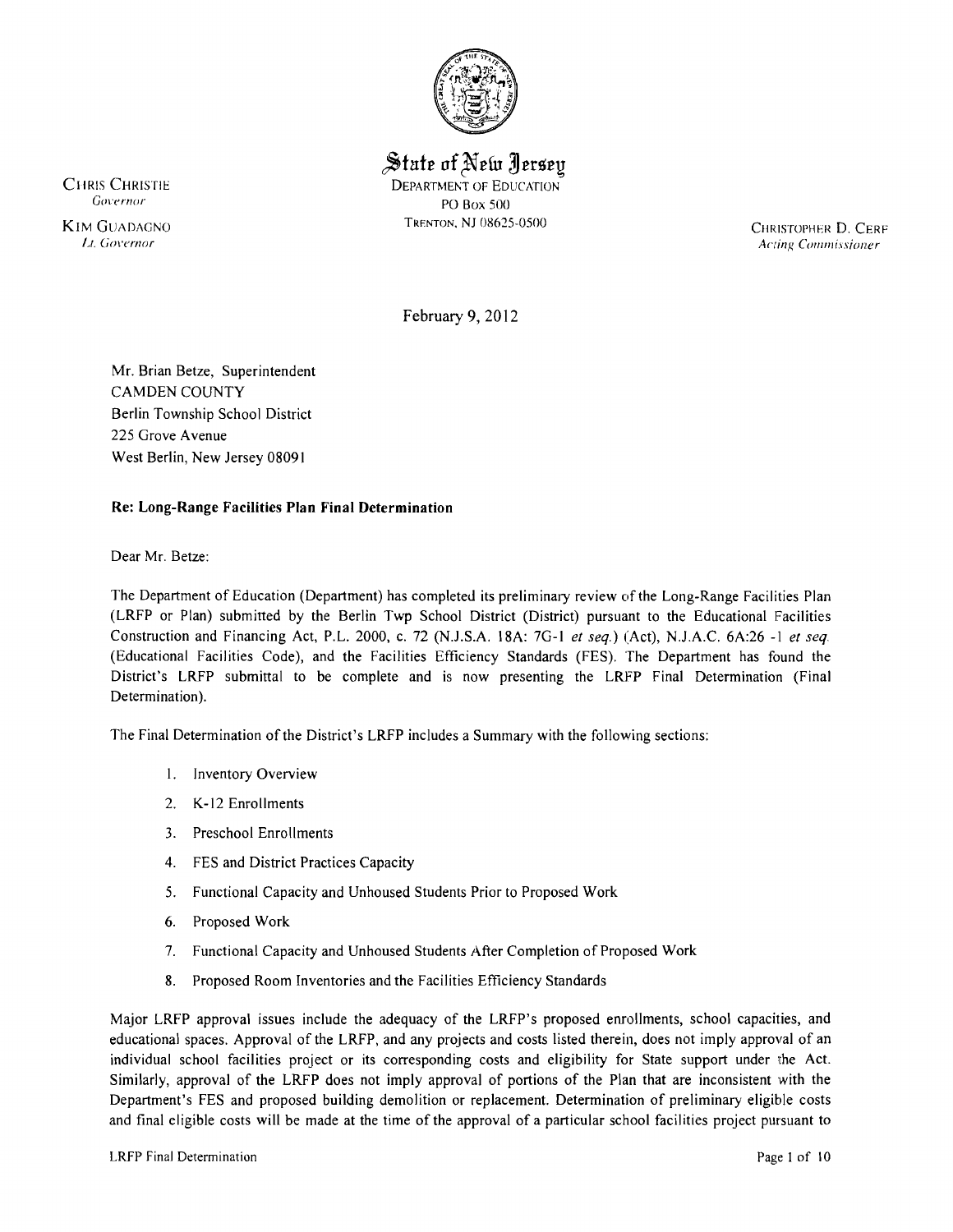N.J.S.A. 18A:7G-5. The District must submit a feasibility study as part of the school facilities project approval process, pursuant to N.J.S.A. 18A:7G-7b, to support proposed building demolition or replacement. The feasibility study should demonstrate that a building might pose a risk to the safety of the occupants after rehabilitation or that rehabilitation is not cost-effective.

Following the approval of the LRFP, the District may submit an amendment to the approved LRFP for Department review. Unless and until an amendment to the LRFP is submitted to and approved by the Commissioner of the Department pursuant to N.J.S.A. 18A:7G-4(c), the approved LRFP shall remain in effect. The District may proceed with the implementation of school facilities projects that are consistent with the approved LRFP whether or not the school facilities project contains square footage that may be ineligible for State support.

We trust that this document will adequately explain the Final Determination and allow the District to move forward with the initiation of projects within its LRFP. Please contact Frank J. LoDolce, Regional Director at the Office of School Facilities at (609) 292-7078 with any questions or concerns that you may have.

Sincerely,

Remard E. P.f.

Bernard E. Piaia, Jr., Director Office of School Facilities

Enclosure

c: Christopher D. Cerf, Acting Commissioner David Corso, Administration and Finance Peggy Nicolosi, Camden County, Executive County Superintendent Frank LoDolce, Regional Director, Office of School Facilities H. Lyle Jones, Manager, Office of School Facilities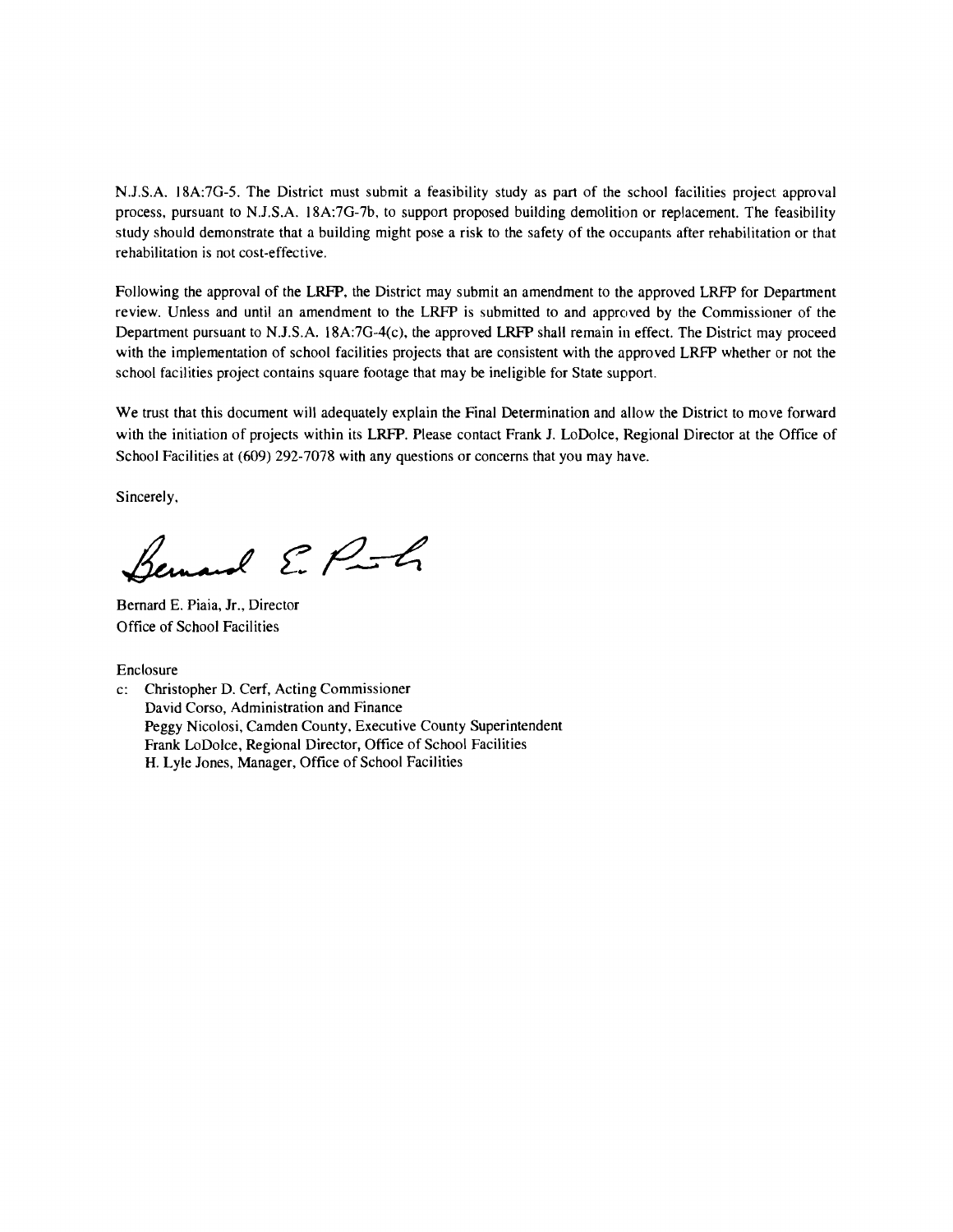# LONG-RANGE FACILITIES PLAN **Final Determination Summary**

# Berlin Twp School District

The Department of Education (Department) has completed its review of the Long-Range Facilities Plan (LRFP or Plan) submitted by the Berlin Twp School District (District) pursuant to the Educational Facilities Construction and Financing Act, P.L. 2000, c.72 (N.J.S.A. 18A:7G-1 et seq.) (Act), N.J.A.C. 6A:26-1 et seq. (Educational Facilities Code), and the Facilities Efficiency Standards (FES).

This is the Department's Final Determination Summary (Summary) of the LRFP. The Summary is based on the standards set forth in the Act, the Educational Facilities Code, the FES, District entered data in the LRFP and Project Application and Tracking System (LRFP website), and District supplied supporting documentation. The Summary consists of nine sections. The referenced reports in *italic* text are standard LRFP reports available' on the Department's LRFP website.

## 1. Inventory Overview

The District provides services for students in grades PK4-Grade 8. The predominant existing school grade configuration is PK4, K-5, 6-8. The predominant proposed school grade configuration is PK4, K-5, 6-8. The District is classified as an "Under 55 ECPA" district for funding purposes.

The District identified existing and proposed schools, sites, buildings, playgrounds, playfields, and parking lots in its LRFP. The total number of existing and proposed district-owned or leased schools, sites, and buildings are listed in Table I. A detailed description of each asset can be found in the LRFP website report titled *"Site Asset Inventory Report.* ..

|                                                      | <b>Existing</b> | Proposed |
|------------------------------------------------------|-----------------|----------|
| Sites:                                               |                 |          |
| <b>Total Number of Sites</b>                         |                 |          |
| Number of Sites with no Buildings                    |                 |          |
| Number of Sites with no Instructional Buildings      |                 |          |
| <b>Schools and Buildings:</b>                        |                 |          |
| <b>Total Number of Schools</b>                       |                 |          |
| Total Number of Instructional Buildings              |                 |          |
| Total Number of Administrative and Utility Buildings |                 |          |
| Total Number of Athletic Facilities                  |                 |          |
| Total Number of Parking Facilities                   |                 |          |
| <b>Total Number of Temporary Facilities</b>          |                 |          |

## Table 1: Inventory Summary

As directed by the Department, incomplete school facilities projects that have project approval from the Department are represented as "existing" in the Plan. District schools with incomplete approved projects that include new construction or the reconfiguration of existing program space are as follows n/a.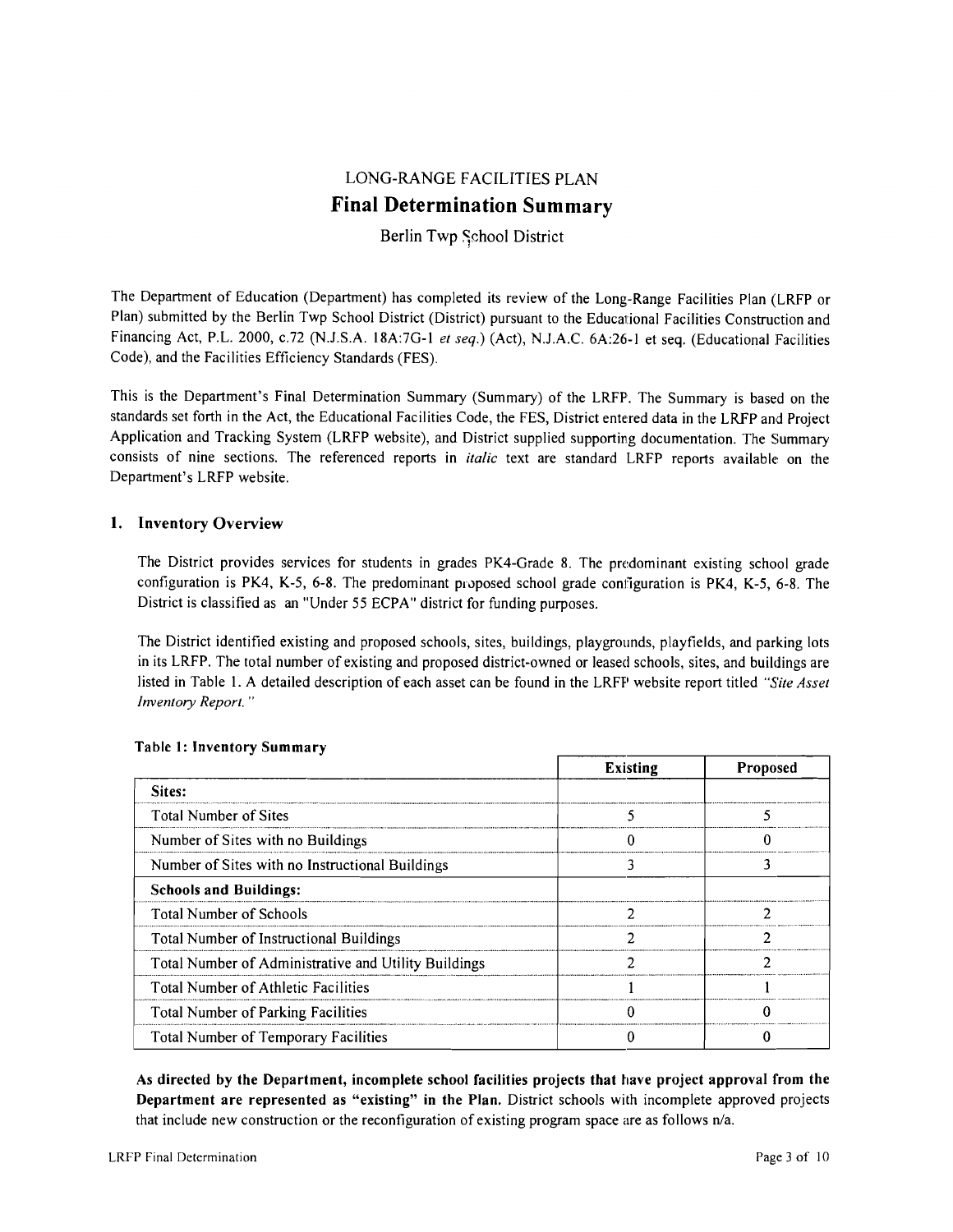Major conclusions are as follows:

- The District is proposing to maintain the existing number of District-owned or leased sites.
- The District is proposing to maintain the existing number of District-owned or operated schools.
- The District is proposing to maintain the existing number of District-owned or leased instructional buildings. The District is proposing to maintain the existing number of District-owned or leased noninstructional buildings.

FINDINGS The Department has determined that the proposed inventory is adequate for review of the District's LRFP. However, the LRFP determination does not imply approval of an individual school facilities project listed within the LRFP. The District must submit individual project applications for project approval. If building demolition or replacement is proposed, the District must submit a feasibility study, pursuant to N.J.S.A. 18A:7G-7b, as part of the application for the specific school facilities project.

# 2. K-12 Enrollments

The District determined the number of students, or "proposed enrollments," to be accommodated in the LRFP on a district-wide basis and in each school. The District's existing and proposed enrollments for grades K-12 and the cohort-survival projection provided by the Department on the LRFP website are listed in Table 2. Detailed information can be found in the LRFP website report titled *"Enrollment Projection Detail.* " Existing and proposed school enrollments and grade alignments can be found in the report titled *"Enrollment and School Grade Alignment.* " An analysis of preschool enrollments is provided in Section 3.

|                             | <b>Actual Enrollments</b><br>2008-2009 | <b>District Proposed</b><br><b>Enrollments</b> | <b>Department's LRFP</b><br><b>Website Projection</b> |
|-----------------------------|----------------------------------------|------------------------------------------------|-------------------------------------------------------|
| Grades K-5, including SCSE  | 368                                    | 339                                            | 339                                                   |
| Grades 6-8, including SCSE  |                                        | 186                                            | 86                                                    |
| Grades 9-12, including SCSE |                                        |                                                |                                                       |
| District K-12 Totals        |                                        | 525                                            | 525                                                   |

#### Table 2: K-12 Enrollment Comparison

*"SCSE"* = *Self-Contained Special Education* 

Major conclusions are as follows:

- The District elected to use the Department's LRFP website projection. Supporting documentation was submitted to the Department as required to justify the proposed enrollments.
- The District is planning for stable enrollments.

FINDINGS The Department has determined that the District's proposed enrollments are supportable for review of the District's LRFP. The Department  $\{v_i\}$  require a current enrollment projection at the time an application for a school facilities project is submitted incorporating the District's most recent Fall Enrollment Report in order to verify that the LRFP's planned capacity continues to be appropriate for enrollments.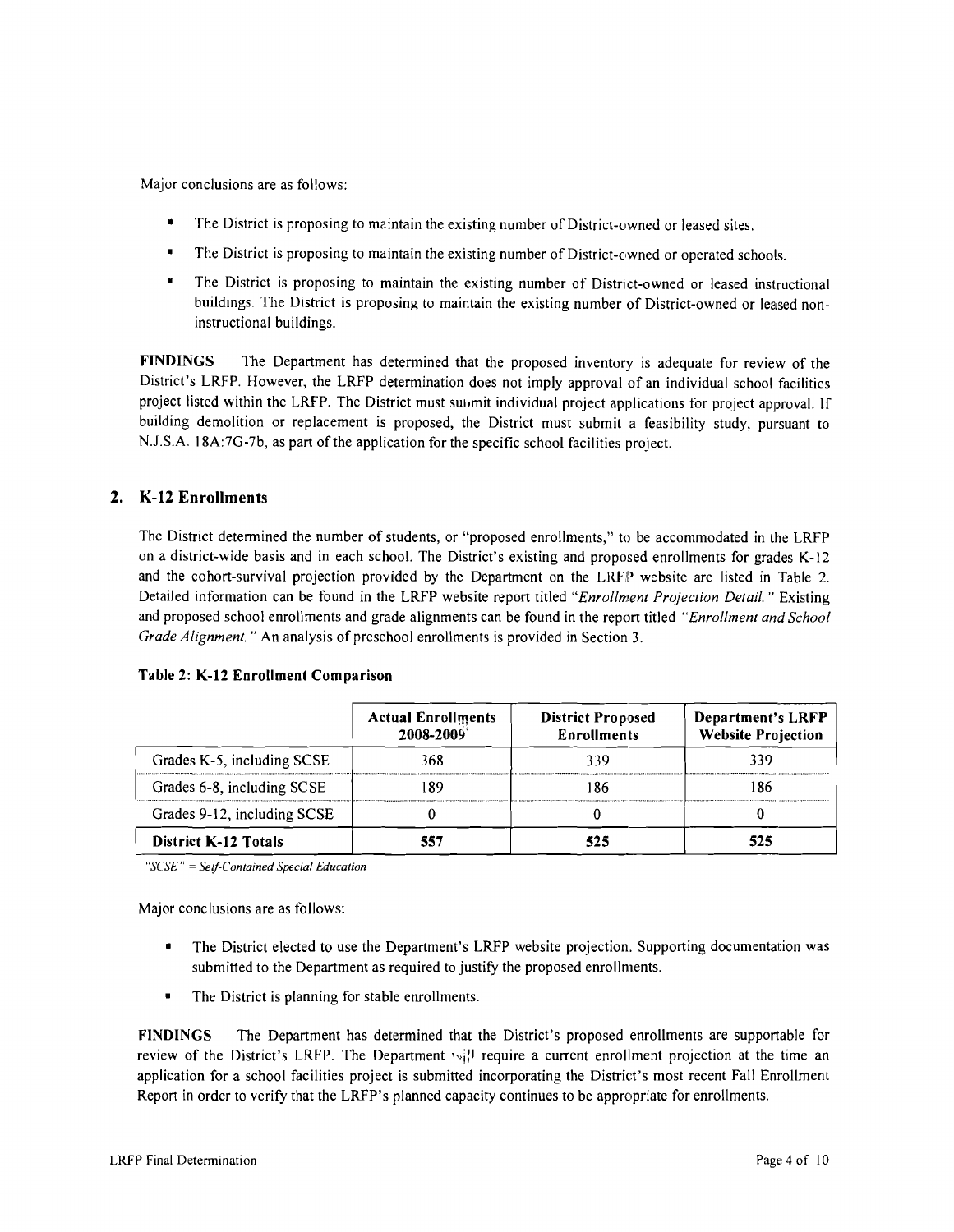## 3. Preschool Enrollments

The District identified the preschool universe for five-year planning purposes. Preschool enrollments include three year olds, if applicable, four year olds, and special education students.

Table 3 summarizes existing and proposed preschool enrollments in District and private provider facilities. Proposed private provider use is based on 2007-08 projections by the Department's Office of Early Childhood.

#### Table 3: Preschool Enrollments

|                          | <b>Total Preschool</b> | <b>District</b> | <b>Private Provider</b> |
|--------------------------|------------------------|-----------------|-------------------------|
| Actual (2008-2009)       |                        |                 |                         |
| <b>District Proposed</b> |                        |                 |                         |

Major conclusions are as follows:

- The District does not provide preschool program for three year olds and a half-day preschool program for four year olds.
- The District does not utilize private providers to accommodate preschool students.

FINDINGS The Department has determined that the District-proposed preschool enrollments are adequate for review of the District's LRFP. The Department will require a current enrollment projection at the time an application for a school facilities project is submitted incorporating the District's most recent Fall Enrollment Report and an update on private provider enrollments in order to verify that the LRFP's planned capacity continues to meet District enrollments.

## 4. FES and District Practices Capacity

The proposed room inventories for each school were analyzed to determine whether the LRFP provides adequate capacity for the proposed enrollments. Two capacity calculation methods, called *"FES Capacity"* and "District Practices Capacity," were used to assess existing and proposed school capacity in accordance with the FES and District program delivery practices. A third capacity calculation, called *"Functional Capacity,* .. determines Unhoused Students and potential State apport for school facilities projects. Functional Capacity is analyzed in Section 5 of this Summary.

*FES Capacity* only assigns capacity to pre-kindergarten *(if district-owned or operated),* kindergarten, general, and self-contained special education classrooms. No other room types are considened to be capacity-generating. Class size is based on the FES and is prorated for classrooms that are sized smaller than FES classrooms. FES Capacity is most accurate for elementary schools, or schools with non-departmentalized programs, in which instruction is "homeroom" based. This capacity calculation may also be accurate for middle schools depending upon the program structure. However, this method usually significantly understates available high school capacity since specialized spaces that are typically provided in lieu of general classrooms are not included in the capacity calculations.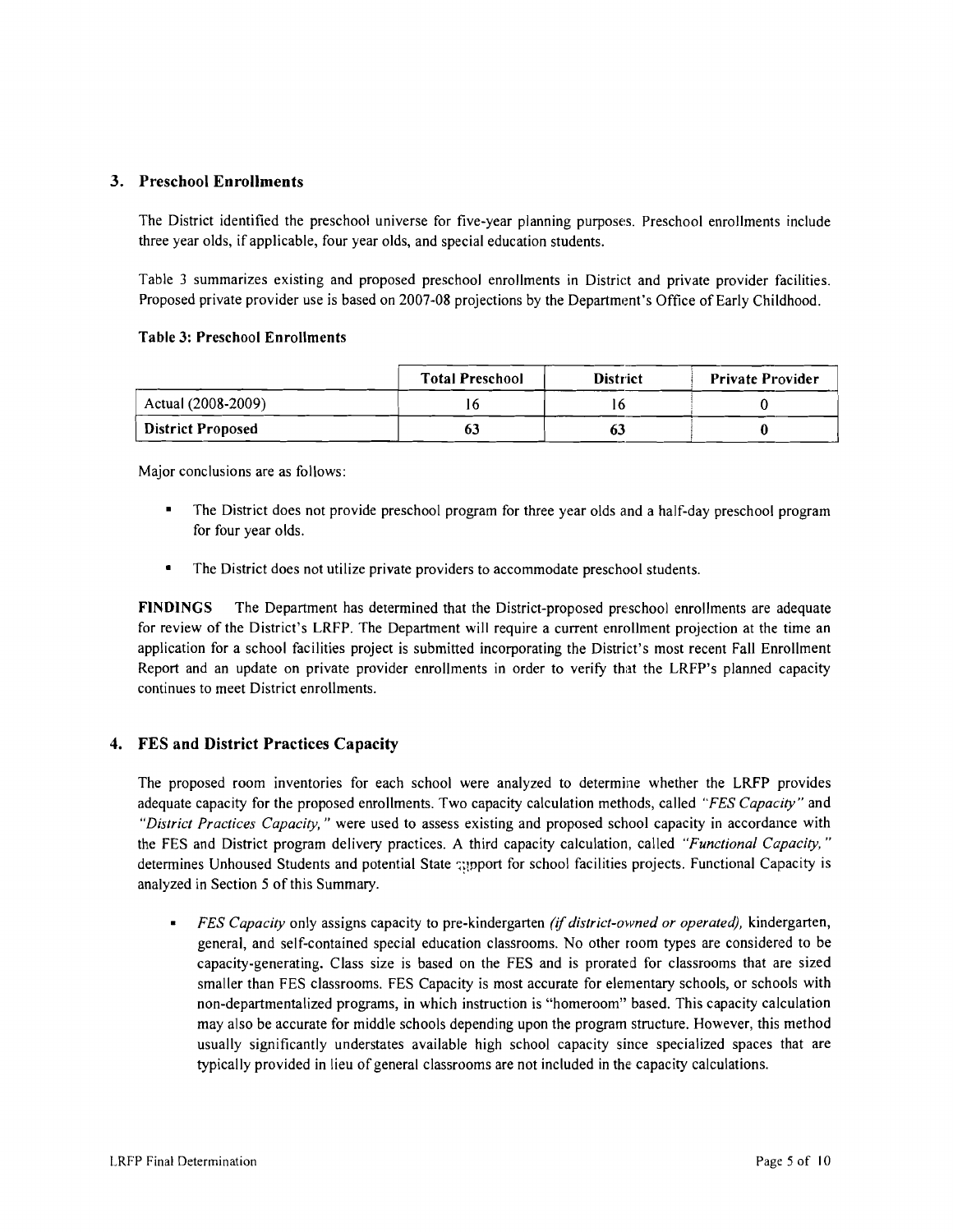$\blacksquare$ *District Practices Capacity* allows the District to include specialized room types in the capacity calculations and adjust class size to reflect actual practices. This calculation is used to review capacity and enrollment coordination in middle and high schools.

A capacity utilization factor in accordance with the FES is included in both capacity calculations. A 90% capacity utilization rate is applied to classrooms serving grades K-8. An 85% capacity utilization rate is applied to classrooms serving grades 9-12. No capacity utilization factor is applied to preschool classrooms.

Table 4 provides a summary of existing and proppsed district-wide capacities. Detailed information can be found in the LRFP website report titled *"FES and District Practices Capacity. "* 

|                                                 | <b>Total FES Capacity</b> | <b>Total District Practices Capacity</b> |
|-------------------------------------------------|---------------------------|------------------------------------------|
| $(A)$ Proposed Enrollments                      | 588                       | 588                                      |
| $($ B $)$ Existing Capacity                     | 721.42                    | 780.05                                   |
| *Existing Capacity Status (B)-(A)               | 133.42                    | 195.05                                   |
| (C) Proposed Capacity                           | 721.42                    | 721.42                                   |
| <i><b>*Proposed Capacity Status (C)-(A)</b></i> | 133 42                    | 13342                                    |

## Table 4: FES and District Practices Capacity Summary

\* *Positive numbers signify surplus capacity: negative numbers signify inadequate capacity. Negative values for District*  Practices capacity are acceptable if proposed enrollments do not exceed 100% capacity utilization.

Major conclusions are as follows:

- The District has appropriately coordinated proposed school capacities and enrollments in the LRFP.
- Adequate justification has been provided by the District if capacity for a school deviates from the proposed enrollments by more than 5%.

FINDINGS The Department has determined that proposed District capacity, in accordance with the proposed enrollments, is adequate for review of the District's LRFP. The Department will require a current enrollment projection at the time an application for a school facilities project is submitted, incorporating the District's most recent Fall Enrollment Report, in order to verify that the LRFP's planned capacity meets the District's updated enrollments.

# 5. Functional Capacity and Unhoused Students Prior to Proposed Work

*Functional Capacity* was calculated and compared to proposed enrollments to provide a preliminary estimate of Unhoused Students and new construction funding eligibility. Functional Capacity is the adjusted gross square feet of a school building *(total gross square feet minus excluded space)* divided by the minimum area allowance per Full-time Equivalent student for the grade lev<sup>3</sup>: contained therein. Unhoused Students is the number of students projected to be enrolled in the District that exceeds the Functional Capacity of the District's schools pursuant to N.J.A.C. 6A:26-2.2(c).

*"Excluded Square Feet"* in the LRFP Functional Capacity calculation includes (1) square footage exceeding the FES for any pre-kindergarten, kindergarten, general education, or self-contained special education classroom;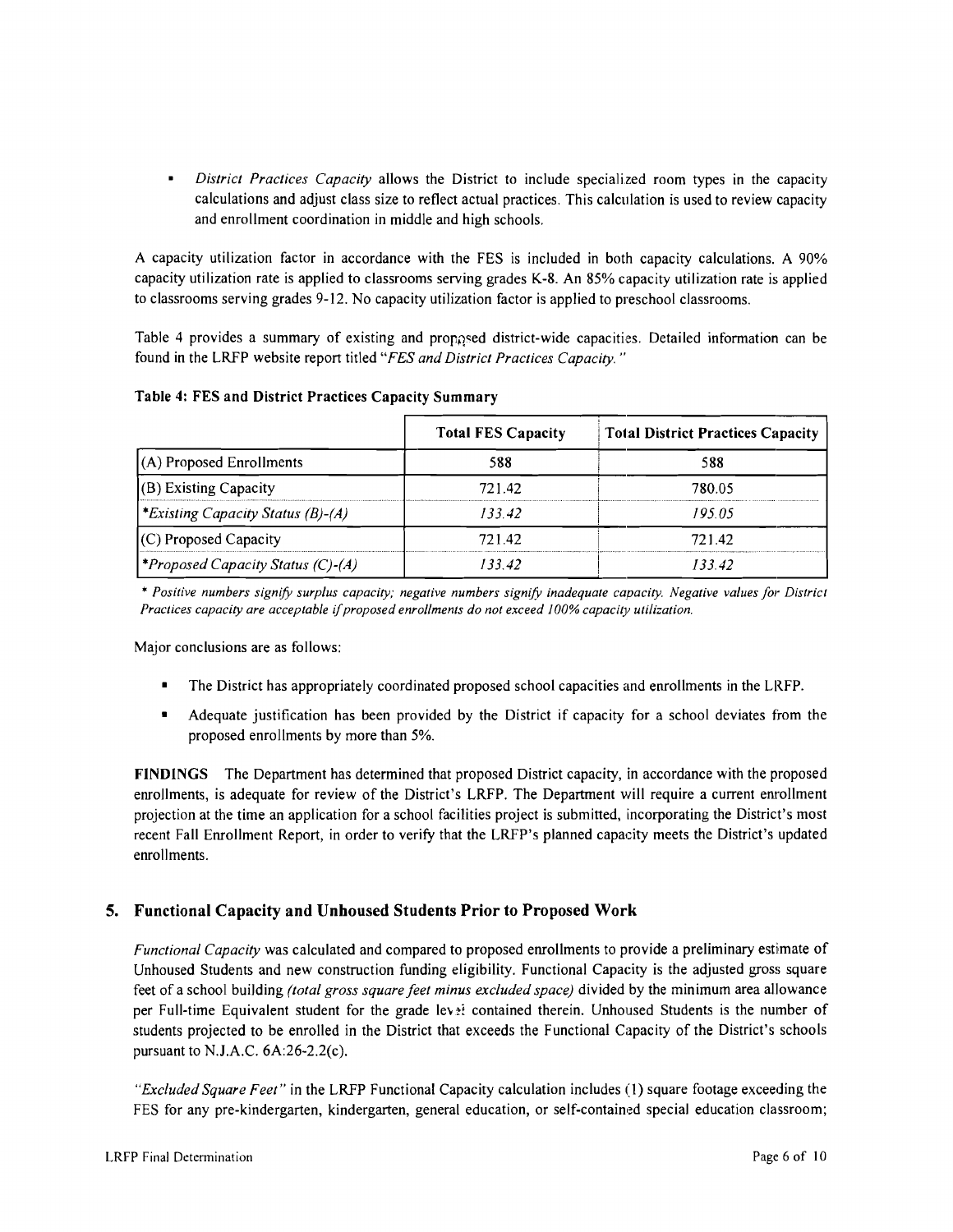(2) grossing factor square footage *(corridors, stairs, mechanical rooms, etc.)* that exceeds the FES allowance, and (3) square feet proposed to be demolished or discontinued from use. Excluded square feet may be revised during the review process for individual school facilities projects.

Table 5 provides a preliminary assessment of Functional Capacity, Unhoused Students, and Estimated Maximum Approved Area for the various grade groups in accordance with the FES. Detailed information concerning the calculation and preliminary excluded square feet can be found in the LRFP website reports titled *"Functional Capacity and Unhoused Students"* and *"Functional Capacity Excluded Square Feet. "* 

| <b>District Totals</b> | 588                    | 666.07                 |                             |                             |                                               |
|------------------------|------------------------|------------------------|-----------------------------|-----------------------------|-----------------------------------------------|
| $High(9-12)$           | 0                      | 0                      |                             | 151.00                      |                                               |
| Middle $(6-8)$         | 186                    | 282.31                 | $\Omega$                    | 134.00                      |                                               |
| Elementary $(K-5)$     | 334                    | 326.65                 | 7.35                        | 125.00                      | 918.94                                        |
| Preschool (PK)         | 68                     | 57.12                  | 10.88                       | 125.00                      | 1360                                          |
|                        | Proposed<br>Enrollment | Functional<br>Capacity | Unhoused<br><b>Students</b> | Allowance<br>(gsf/students) | Approved Area for<br><b>Unhoused Students</b> |
|                        | А                      | Estimated<br>Existing  | $C = A-B$                   | D<br>Area                   | $E = C \times D$<br><b>Estimated Maximum</b>  |
|                        |                        | R                      |                             |                             |                                               |

Table 5: Functional Capacity and Unhoused Students Prior to Proposed Work

Major conclusions are as follows:

- The calculations for "Estimated Existing Functional Capacity" do not include school facilities projects that have been approved by the Department but were not under construction or complete at the time of Plan submission.
- The District, based on the preliminary LRFP assessment, does not have Unhoused Students for the following FES grade groups: Grades 6-8.
- The District, based on the preliminary LRFP assessment, has Unhoused Students for the following FES grade groups: Grades PK, K-5.
- The District is not proposing to demolish or discontinue the use of existing District-owned instructional space. The Functional Capacity calculation excludes square feet proposed to be demolished or discontinued for the following FES grade groups: n/a.

FINDINGS Functional Capacity and Unhoused Students calculated in the LRFP are preliminary estimates. lustification for square footage in excess of the FES and the determination of additional excluded square feet, Preliminary Eligible Costs (PEC), and Final Eligible Costs (FEC) will be included in the review process for specific school facilities projects. A feasibility study undertaken by the District is required if building demolition or replacement is proposed per N.1.A.C. 6A:26-2.3(b)(I0).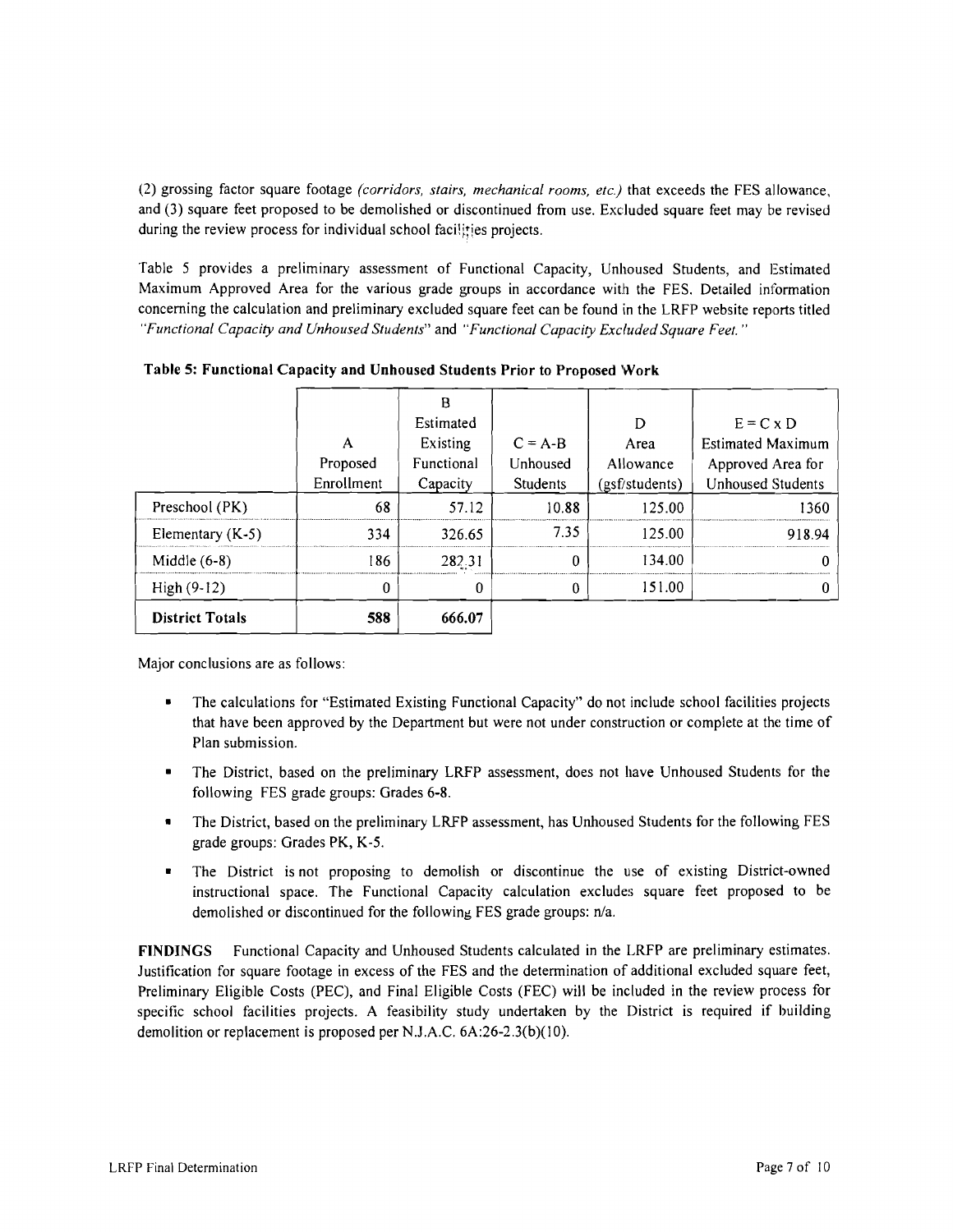## 6. Proposed Work

The District was instructed to review the condition of its facilities and sites and to propose corrective *"system"*  and *"inventory"* actions in its LRFP. *"System"* actions upgrade existing conditions without changing spatial configuration or size. Examples of system actions include new windows, finishes, and mechanical systems. *"Inventory"* actions address space problems by removing, adding, or altering sites, schools, buildings and rooms. Examples of inventory actions include building additions, the reconfiguration of existing walls, or changing room use.

Table 6 summarizes the type of work proposed in the District's LRFP for instructional buildings. Detailed information can be found in the LRFP website reports titled *"Site Asset Inventory," "LRFP Systems Actions Summary,* .. *and "LRFP Inventory Actions Summary. "* 

| <b>Type of Work</b>                                            | Work Included in LRFP |  |  |
|----------------------------------------------------------------|-----------------------|--|--|
| <b>System Upgrades</b>                                         | Yes                   |  |  |
| <b>Inventory Changes</b>                                       |                       |  |  |
| Room Reassignment or Reconfiguration                           |                       |  |  |
| <b>Building Addition</b>                                       | Yes                   |  |  |
| New Building                                                   |                       |  |  |
| Partial or Whole Building Demolition or Discontinuation of Use |                       |  |  |
| New Site                                                       |                       |  |  |

#### Table 6: Proposed Work for Instructional Building

Major conclusions are as follows:

- The District has proposed system upgrades in one or more instructional buildings.
- The District has proposed inventory changes: including new construction, in one or more instructional buildings.
- The District has proposed new construction in lieu of rehabilitation in one or more instructional buildings.

Please note that costs represented in the LRFP are for capital planning purposes only. Estimated costs are not intended to represent preliminary eligible costs or final eligible costs of approved school facilities projects.

The Act (N.l.S.A. 18A:7G-7b) provides that all school facilities shall be deemed suitable for rehabilitation unless a pre-construction evaluation undertaken by the District demonstrates to the satisfaction of the Commissioner that the structure might pose a risk to the safety of the occupants even after rehabilitation or that rehabilitation is not cost-effective. Pursuant to N.J.A.C.  $6A:26-2.3(b)(10)$ , the Commissioner may identify school facilities for which new construction is proposed in lieu of rehabilitation for which it appears from the information presented that new construction is justified, provided, however, that for such school facilities so identified, the District must submit a feasibility study as part of the application for the specific school facilities project. The cost of each proposed building replacement is compared to the cost of additions or rehabilitation required to eliminate health and safety deficiencies and to achieve the District's programmatic model.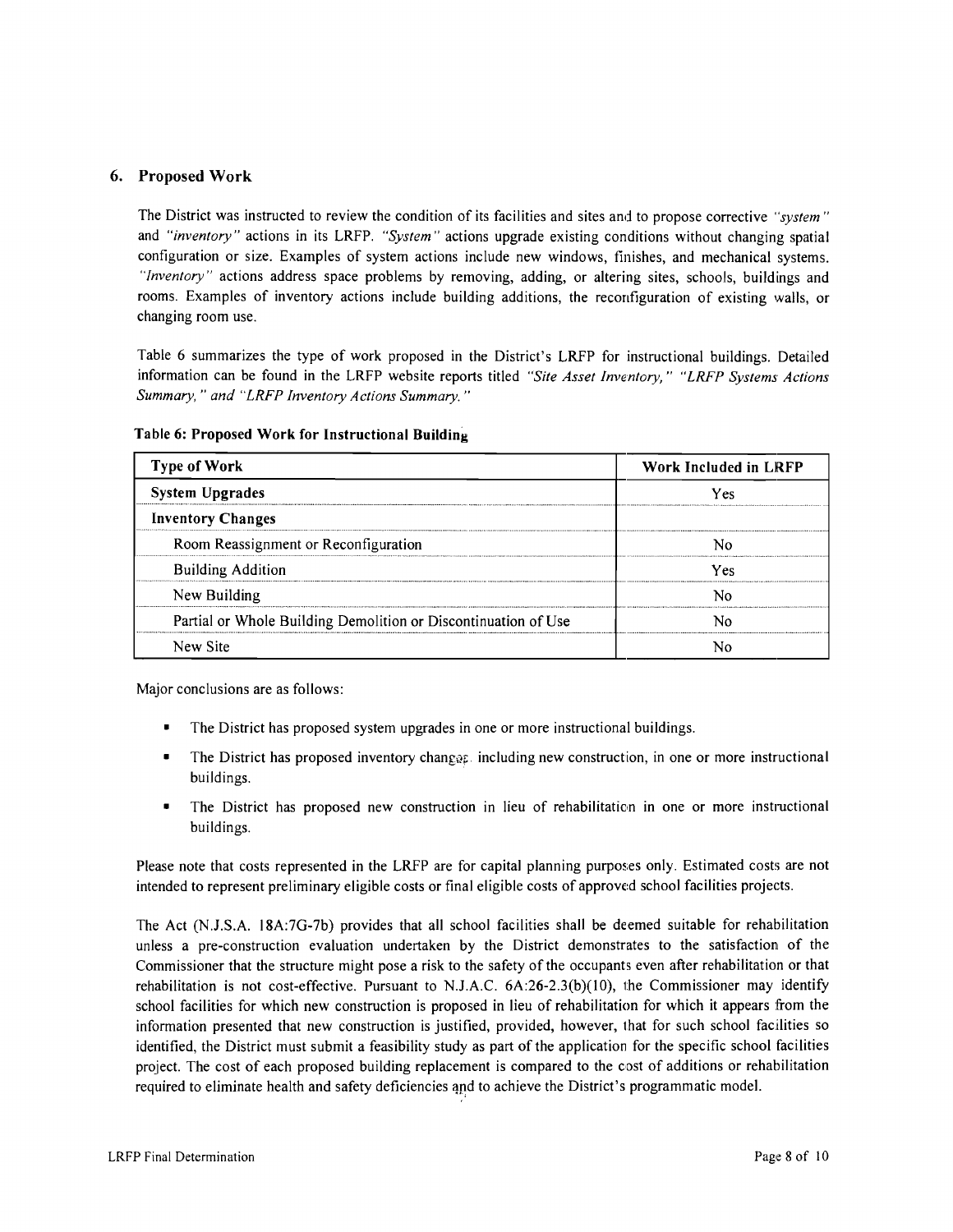Facilities used for non-instructional or non-educational purposes are ineligible for State support under the Act. However, projects for such facilities shall be reviewed by the Department to determine whether they are consistent with the District's LRFP and whether the facility, if it is to house students (full or part time) conforms to educational adequacy requirements. These projects shall conform to all applicable statutes and regulations.

FINDINGS The Department has determined that the proposed work is adequate for review of the District's LRFP. However, Department approval of proposed work in the LRFP does not imply that the District may proceed with a school facilities project. The District must submit individual project applications with cost estimates for Department project approval. Both school facilities project approval and other capital project review require consistency with the District's approved LRFP.

## 7. Functional Capacity and Unhoused Students After Completion of Proposed Work

The *Functional Capacity* of the District's schools *after* completion of the work proposed in the LRFP was calculated to highlight any remaining Unhoused Students.

Table 7 provides a preliminary assessment of Unhoused Students and Estimated Remaining Maximum Area after completion of new construction proposed in the LRFP, if applicable. Detailed information concerning the calculation can be found in the website report titled' */,'unctional Capacity and Unhoused Students."* 

|                        | Estimated<br>Maximum<br>Approved Area<br>for Unhoused<br>Students | Total New<br><b>GSF</b> | Proposed<br>Functional<br>Capacity after<br>Construction | Unhoused<br>Students after<br>Construction | Estimated<br>Maximum Area<br>for Unhoused<br><b>Students</b><br>Remaining |
|------------------------|-------------------------------------------------------------------|-------------------------|----------------------------------------------------------|--------------------------------------------|---------------------------------------------------------------------------|
| Preschool (PK)         | 1360                                                              | 1.168                   | 66.47                                                    | 1.53                                       | 191.58                                                                    |
| Elementary $(K-5)$     | 918.94                                                            | 4.571                   | 363.21                                                   | 0                                          |                                                                           |
| Middle $(6-8)$         |                                                                   | 0                       | 282.31                                                   | 0                                          |                                                                           |
| $High(9-12)$           | 0                                                                 | 0                       | 0                                                        | 0                                          |                                                                           |
| <b>District Totals</b> |                                                                   | 5,739                   | 711.99                                                   |                                            |                                                                           |

Table 7: Functional Capacity and Unhoused Students After Completion of Proposed Work

Major conclusions are as follows:

- New construction is proposed for the following grade groups: Grades PK, K-5.
- Proposed new construction exceeds the estimated maximum area allowance for Unhoused Students prior to the completion of the proposed work for the following grade groups:  $n/a$ .
- The District, based on the preliminary LRFP assessment, will have Unhoused Students after completion of the proposed LRFP work for the following grade groups: PK.